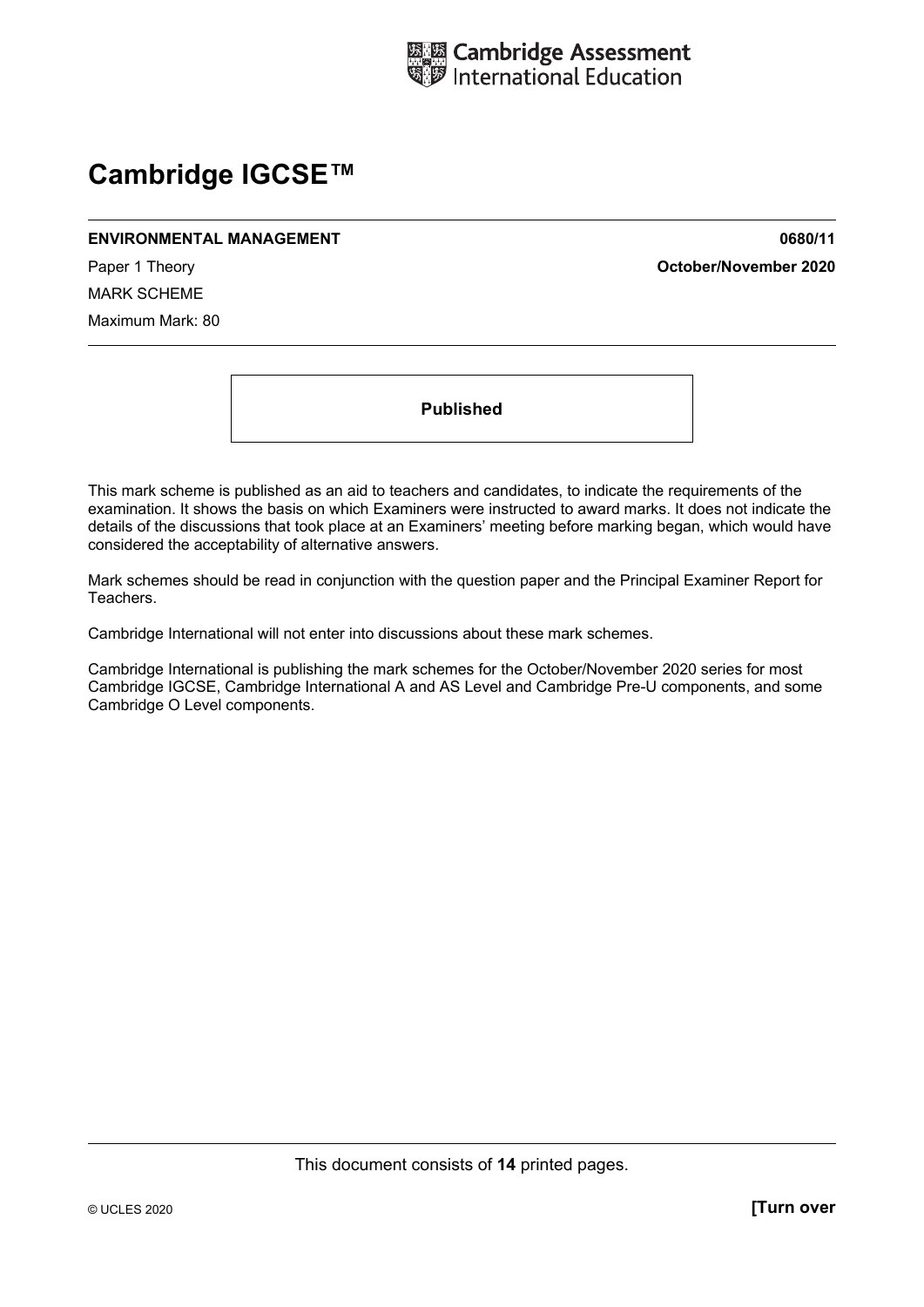## **Generic Marking Principles**

These general marking principles must be applied by all examiners when marking candidate answers. They should be applied alongside the specific content of the mark scheme or generic level descriptors for a question. Each question paper and mark scheme will also comply with these marking principles.

GENERIC MARKING PRINCIPLE 1:

Marks must be awarded in line with:

- the specific content of the mark scheme or the generic level descriptors for the question
- the specific skills defined in the mark scheme or in the generic level descriptors for the question
- the standard of response required by a candidate as exemplified by the standardisation scripts.

GENERIC MARKING PRINCIPLE 2:

Marks awarded are always **whole marks** (not half marks, or other fractions).

GENERIC MARKING PRINCIPLE 3:

Marks must be awarded **positively**:

- marks are awarded for correct/valid answers, as defined in the mark scheme. However, credit is given for valid answers which go beyond the scope of the syllabus and mark scheme, referring to your Team Leader as appropriate
- marks are awarded when candidates clearly demonstrate what they know and can do
- marks are not deducted for errors
- marks are not deducted for omissions
- answers should only be judged on the quality of spelling, punctuation and grammar when these features are specifically assessed by the question as indicated by the mark scheme. The meaning, however, should be unambiguous.

GENERIC MARKING PRINCIPLE 4:

Rules must be applied consistently, e.g. in situations where candidates have not followed instructions or in the application of generic level descriptors.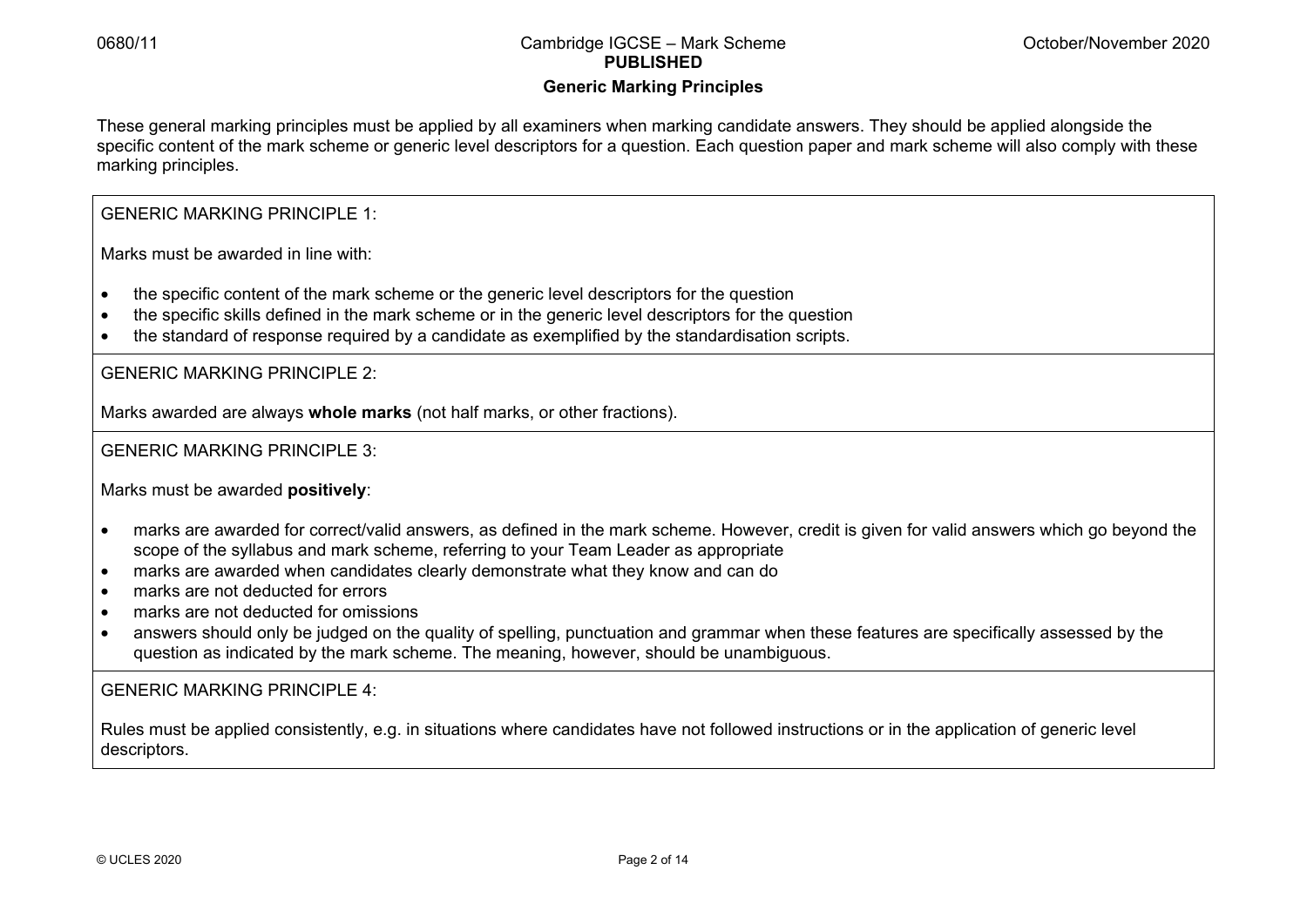## GENERIC MARKING PRINCIPLE 5:

Marks should be awarded using the full range of marks defined in the mark scheme for the question (however; the use of the full mark range may be limited according to the quality of the candidate responses seen).

### GENERIC MARKING PRINCIPLE 6:

Marks awarded are based solely on the requirements as defined in the mark scheme. Marks should not be awarded with grade thresholds or grade descriptors in mind.

## **Science-Specific Marking Principles**

- 1 Examiners should consider the context and scientific use of any keywords when awarding marks. Although keywords may be present, marks should not be awarded if the keywords are used incorrectly.
- 2 The examiner should not choose between contradictory statements given in the same question part, and credit should not be awarded for any correct statement that is contradicted within the same question part. Wrong science that is irrelevant to the question should be ignored.
- 3 Although spellings do not have to be correct, spellings of syllabus terms must allow for clear and unambiguous separation from other syllabus terms with which they may be confused (e.g. ethane / ethene, glucagon / glycogen, refraction / reflection).
- 4 The error carried forward (ecf) principle should be applied, where appropriate. If an incorrect answer is subsequently used in a scientifically correct way, the candidate should be awarded these subsequent marking points. Further guidance will be included in the mark scheme where necessary and any exceptions to this general principle will be noted.

## 5 'List rule' guidance

For questions that require *<sup>n</sup>* responses (e.g. State **two** reasons …):

- The response should be read as continuous prose, even when numbered answer spaces are provided.
- Any response marked *ignore* in the mark scheme should not count towards *n*.
- Incorrect responses should not be awarded credit but will still count towards *n*.
- Read the entire response to check for any responses that contradict those that would otherwise be credited. Credit should **not** be awarded for any responses that are contradicted within the rest of the response. Where two responses contradict one another, this should be treated as a single incorrect response.
- Non-contradictory responses after the first *n* responses may be ignored even if they include incorrect science.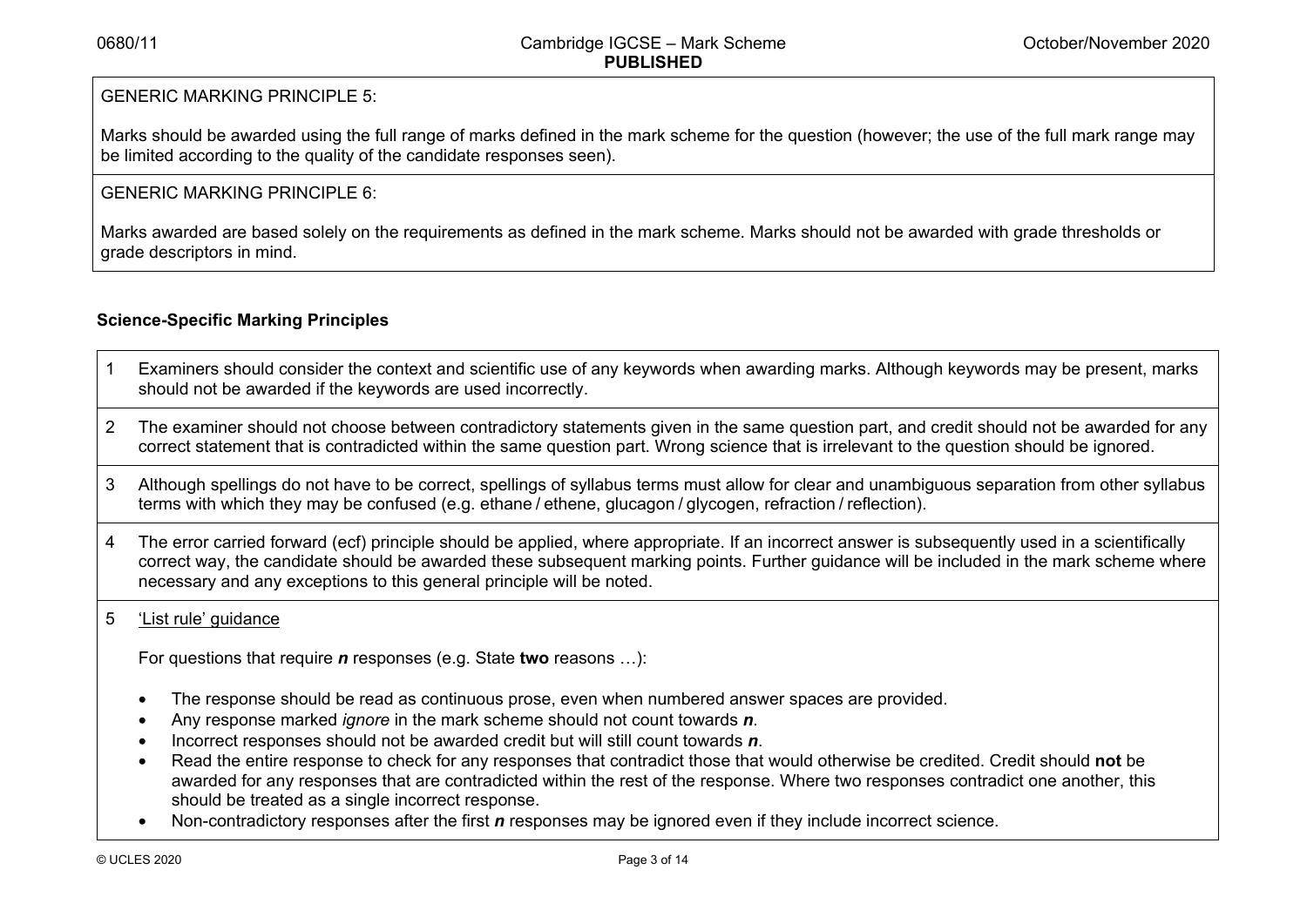#### 6 Calculation specific guidance

Correct answers to calculations should be given full credit even if there is no working or incorrect working, **unless** the question states 'show your working'.

For questions in which the number of significant figures required is not stated, credit should be awarded for correct answers when rounded by the examiner to the number of significant figures given in the mark scheme. This may not apply to measured values.

For answers given in standard form (e.g. a × 10<sup>*n*</sup>) in which the convention of restricting the value of the coefficient (a) to a value between 1 and 10 is not followed, credit may still be awarded if the answer can be converted to the answer given in the mark scheme.

Unless a separate mark is given for a unit, a missing or incorrect unit will normally mean that the final calculation mark is not awarded. Exceptions to this general principle will be noted in the mark scheme.

#### 7 Guidance for chemical equations

Multiples / fractions of coefficients used in chemical equations are acceptable unless stated otherwise in the mark scheme.

State symbols given in an equation should be ignored unless asked for in the question or stated otherwise in the mark scheme.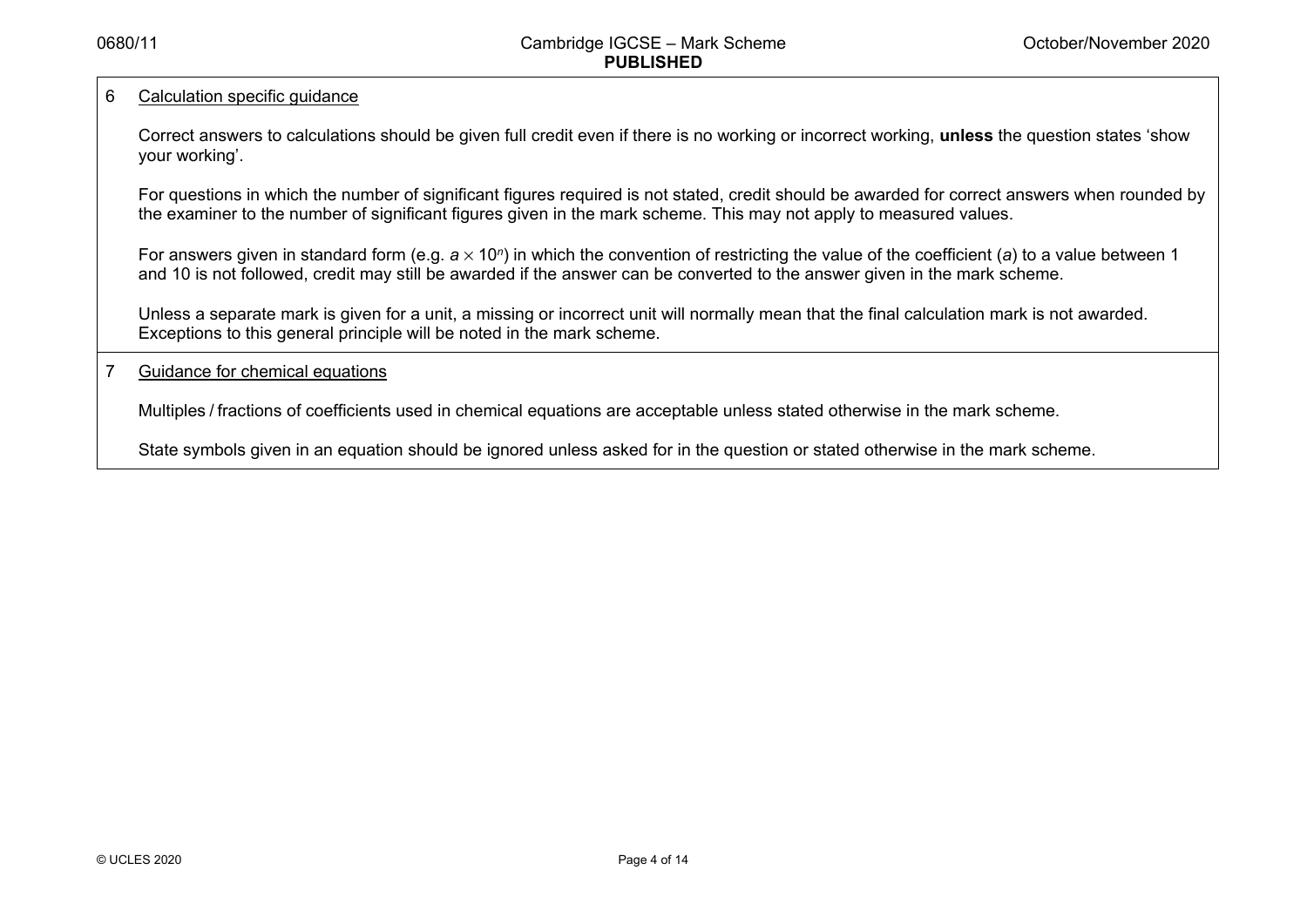| <b>Question</b> | <b>Answer</b>                                                                                                                                                                                                                                                                                                                                                                                | <b>Marks</b> |
|-----------------|----------------------------------------------------------------------------------------------------------------------------------------------------------------------------------------------------------------------------------------------------------------------------------------------------------------------------------------------------------------------------------------------|--------------|
| 1(a)            | any three in a correct order:<br>(weathering / erosion of) existing / surface rocks;<br>accumulation / transportation of, (mineral) particles / fragments (by water / rivers / streams);<br>burial / deposition / sedimentation, of particles in layers (in lakes / seas);<br>heat and pressure causes, compaction / cementation, of layers (of minerals / particles / sediment) into rocks; | 3.           |
| 1(b)            | any three from:<br>loss of farmland;<br>loss of industry;<br>loss of tourism;<br>noise pollution;<br>visual pollution;<br>air pollution / dust;<br>land contamination;<br>water pollution;<br>increased traffic;<br>may need to relocate;                                                                                                                                                    | 3            |

| Question | Answer                                                                                                                                                                                                                                                                                                                                                                                                                                                   | <b>Marks</b> |
|----------|----------------------------------------------------------------------------------------------------------------------------------------------------------------------------------------------------------------------------------------------------------------------------------------------------------------------------------------------------------------------------------------------------------------------------------------------------------|--------------|
| 2(a)     | solar (power / farm);                                                                                                                                                                                                                                                                                                                                                                                                                                    |              |
| 2(b)     | any one advantage from:<br>renewable resource / not finite;<br>less atmospheric pollution / green energy / no $CO2$ / no greenhouse gases / no contribution to global warming;<br>lower running costs (once installed);<br>lower maintenance;<br>less waste;<br>any one disadvantage from:<br>weather-dependent / work less well in low-light levels;<br>do not work at night;<br>more visual pollution;<br>more loss of land for, farming / other uses; |              |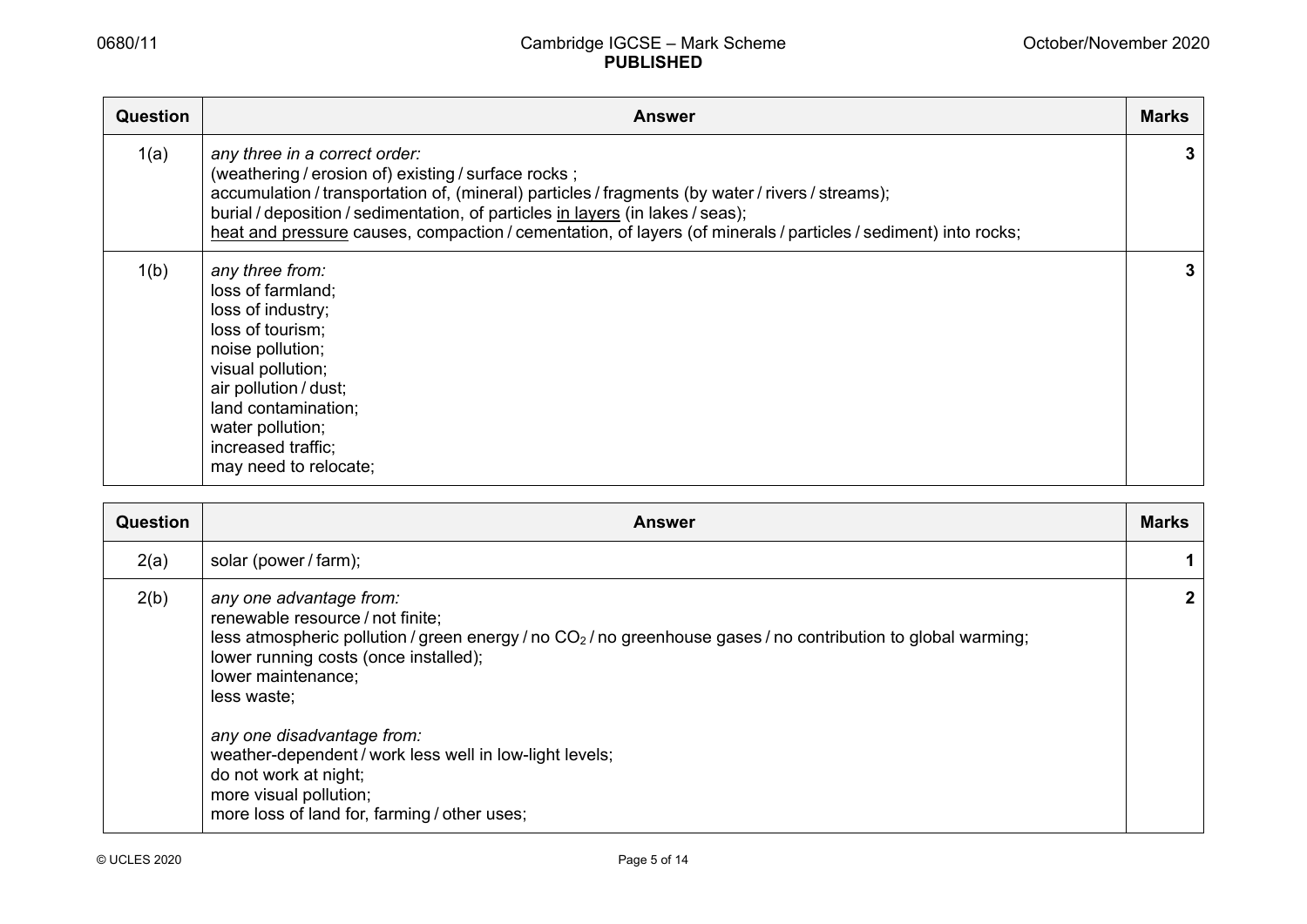| <b>Question</b> | <b>Answer</b>                                                                                                                                                                                                                      | <b>Marks</b> |
|-----------------|------------------------------------------------------------------------------------------------------------------------------------------------------------------------------------------------------------------------------------|--------------|
| 2(c)            | any two from:<br>use insulation / reduce heating;<br>increase number of windows to reduce lighting costs;<br>turn electrical devices off when not in use;<br>use / buy, energy-efficient devices;<br>use devices more efficiently; | $\mathbf{2}$ |

| <b>Question</b> | <b>Answer</b>                                                                                                                                                                                                                                                                                                                                               | <b>Marks</b> |
|-----------------|-------------------------------------------------------------------------------------------------------------------------------------------------------------------------------------------------------------------------------------------------------------------------------------------------------------------------------------------------------------|--------------|
| 3(a)            | any three from:<br>(to achieve) higher wages;<br>(to improve) career opportunities / employment opportunities;<br>(to achieve) a higher standard of living / more wealth;<br>(to benefit from) lower taxes;<br>(for reduced) cost of services, e.g. education, health care;<br>(for improved) national economic stability, qualified, e.g. lower inflation; |              |
| 3(b)            | for a different climate / to move away from a named natural disaster, e.g. drought, flooding, volcano, forest fires;                                                                                                                                                                                                                                        |              |

| <b>Question</b> | <b>Answer</b>                                                                                                                                                            | <b>Marks</b> |
|-----------------|--------------------------------------------------------------------------------------------------------------------------------------------------------------------------|--------------|
| 4(a)            | any two from:<br>removal of natural vegetation / deforestation;<br>overcultivation;<br>overgrazing;<br>water / rainfall / flood / rivers;<br>land relief / steep slopes; |              |
| 4(b)            | any one from:<br>desertification;<br>silting of rivers;<br>loss of, habitat / biodiversity;<br>displacement of, people / animals;<br>malnutrition / famine;              |              |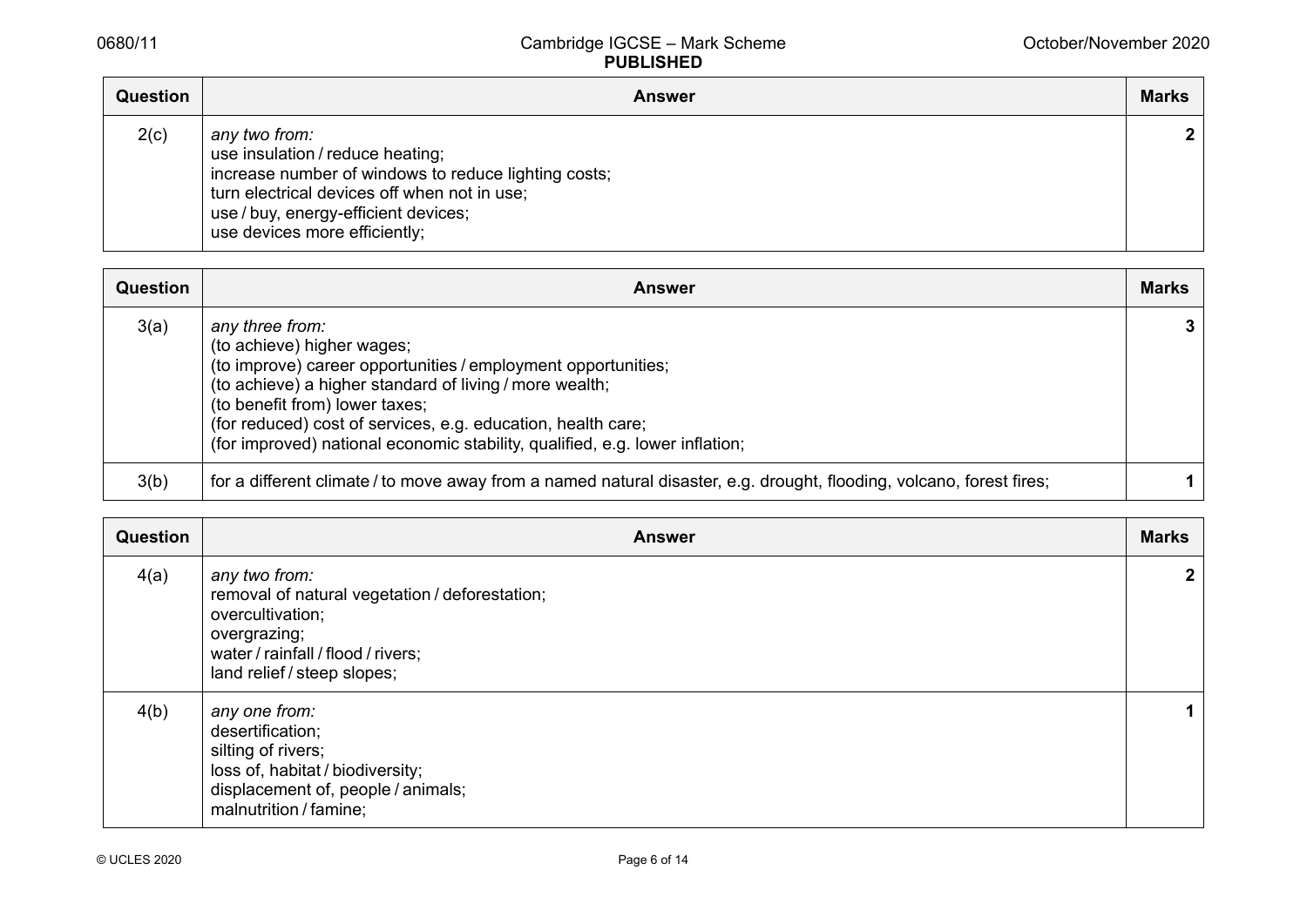| <b>Question</b> | <b>Answer</b>                                                                                                                                              | <b>Marks</b> |
|-----------------|------------------------------------------------------------------------------------------------------------------------------------------------------------|--------------|
| 4(c)            | any two from:<br>wind breaks;<br>maintaining vegetation cover / intercropping;<br>addition of organic matter to improve soil structure;<br>planting trees; | $\mathbf{2}$ |

| <b>Question</b> | <b>Answer</b>                                                                                                                                                                                                                                                                                                                    | <b>Marks</b> |
|-----------------|----------------------------------------------------------------------------------------------------------------------------------------------------------------------------------------------------------------------------------------------------------------------------------------------------------------------------------|--------------|
| 5(a)(i)         | X mesosphere;<br>Y stratosphere;                                                                                                                                                                                                                                                                                                 | $\mathbf{2}$ |
| 5(a)(ii)        | idea of, increase in acidity / acidifying / acidification / lower pH of, bodies of water / soil;<br>plus max two from:<br>stated effect on aquatic organisms, e.g. decrease in fish populations;<br>stated effect on land organisms, e.g. damage to crops and vegetation;<br>additional stated effect, e.g. damage to buildings; | 3            |
| 5(b)(i)         | (list rule applied)<br>USA AND Japan AND Germany;                                                                                                                                                                                                                                                                                |              |
| 5(b)(ii)        | (difference, $8.3 - 7.5 = 0.8$ ;<br>(percentage increase, $0.8 \div 7.5 \times 100$ ) = 11 / 10.7 / 10.6(67) (%);                                                                                                                                                                                                                | $\mathbf{2}$ |
| 5(b)(iii)       | any two from:<br>not all countries are shown / data is not representative;<br>data is per person / population data is not given;<br>2030 is only a prediction;<br>unknown future factors may affect $CO2$ concentrations / example of future factor given;                                                                       | $\mathbf{2}$ |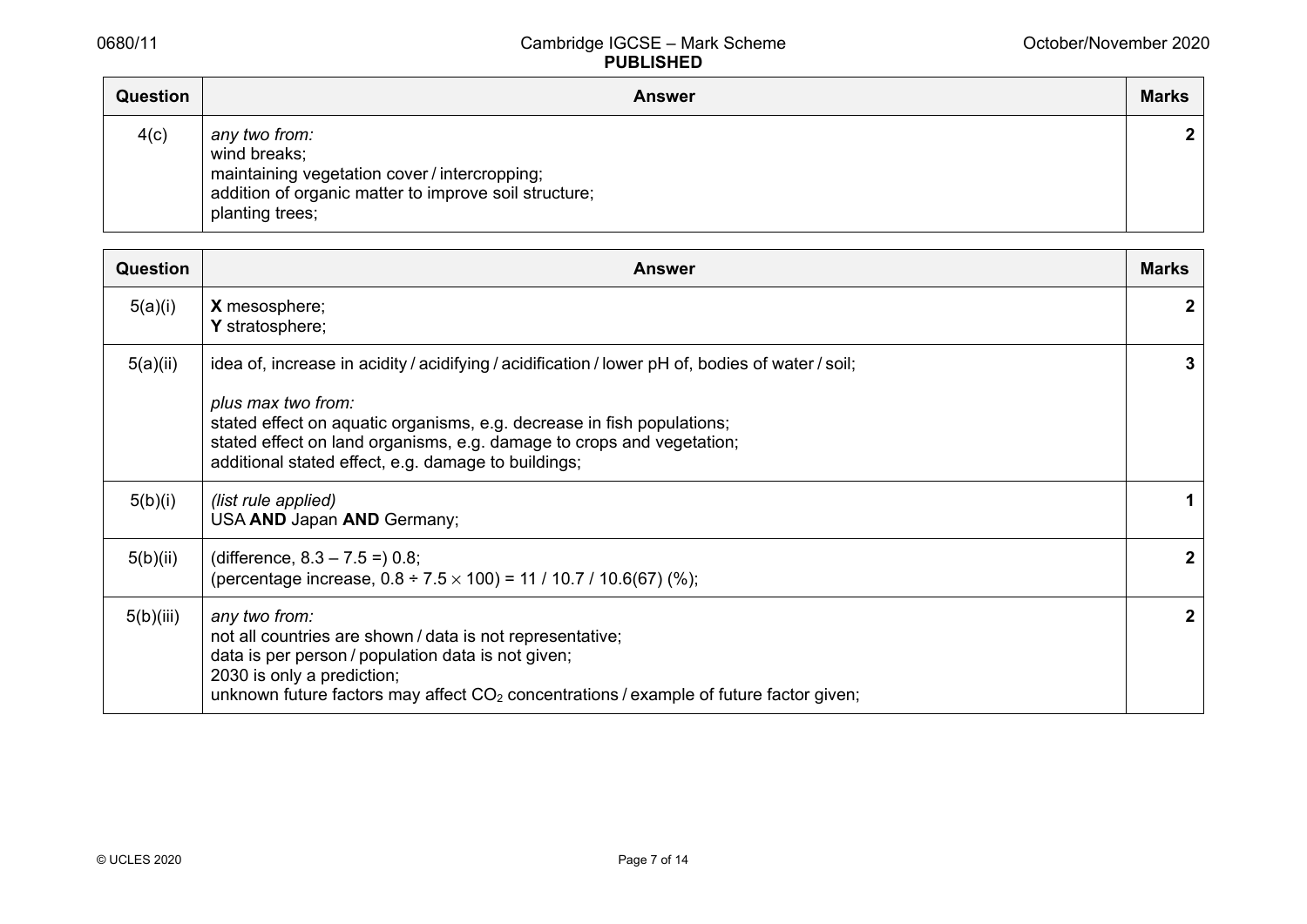| <b>Question</b> | <b>Answer</b>                                                                                                                                                                                                                                                                                                                                    | <b>Marks</b> |
|-----------------|--------------------------------------------------------------------------------------------------------------------------------------------------------------------------------------------------------------------------------------------------------------------------------------------------------------------------------------------------|--------------|
| 5(c)            | no physical borders in atmosphere / wind blows pollution (around world);<br>so lack of international agreement is a problem;<br>max two from:                                                                                                                                                                                                    | 3            |
|                 | idea that some effects of atmospheric pollution are global;<br>sea level rise from global warming;<br>climate change affecting all weather systems in world;<br>idea of effect being distanced from the source of the pollution;<br>acid rain can be caused by pollution in other countries;<br>ozone depletion areas occur in specific regions; |              |

| <b>Question</b> | <b>Answer</b>                                                                                                                                                                                                                                                                                                                                                                                                                                                                                                             | <b>Marks</b> |
|-----------------|---------------------------------------------------------------------------------------------------------------------------------------------------------------------------------------------------------------------------------------------------------------------------------------------------------------------------------------------------------------------------------------------------------------------------------------------------------------------------------------------------------------------------|--------------|
| 6(a)            | any three from:<br>low pressure, warm and wet:<br>causes rising moist air;<br>warm air can hold more water (vapour);<br>high levels of rainfall;<br>possible formation of, cyclones / storms;<br>can lead to storm surges;<br>causes sea level to rise;<br>wind direction east to west:<br>winds blow rain / storm surges, onto land / onshore;<br>wind comes from sea and carries lots of water vapour;<br>sea level is high:<br>storm surge / cyclone effects, more severe / extreme;<br>chances of flooding increased; | 3            |
| 6(b)(i)         | any three from:<br>location is between 5° and 20° North and South of Equator;<br>ocean surface temperature of at least 27°C;<br>ocean depth of at least 60 m;<br>increased chance of formation due to, El Niño / climate change;                                                                                                                                                                                                                                                                                          | 3            |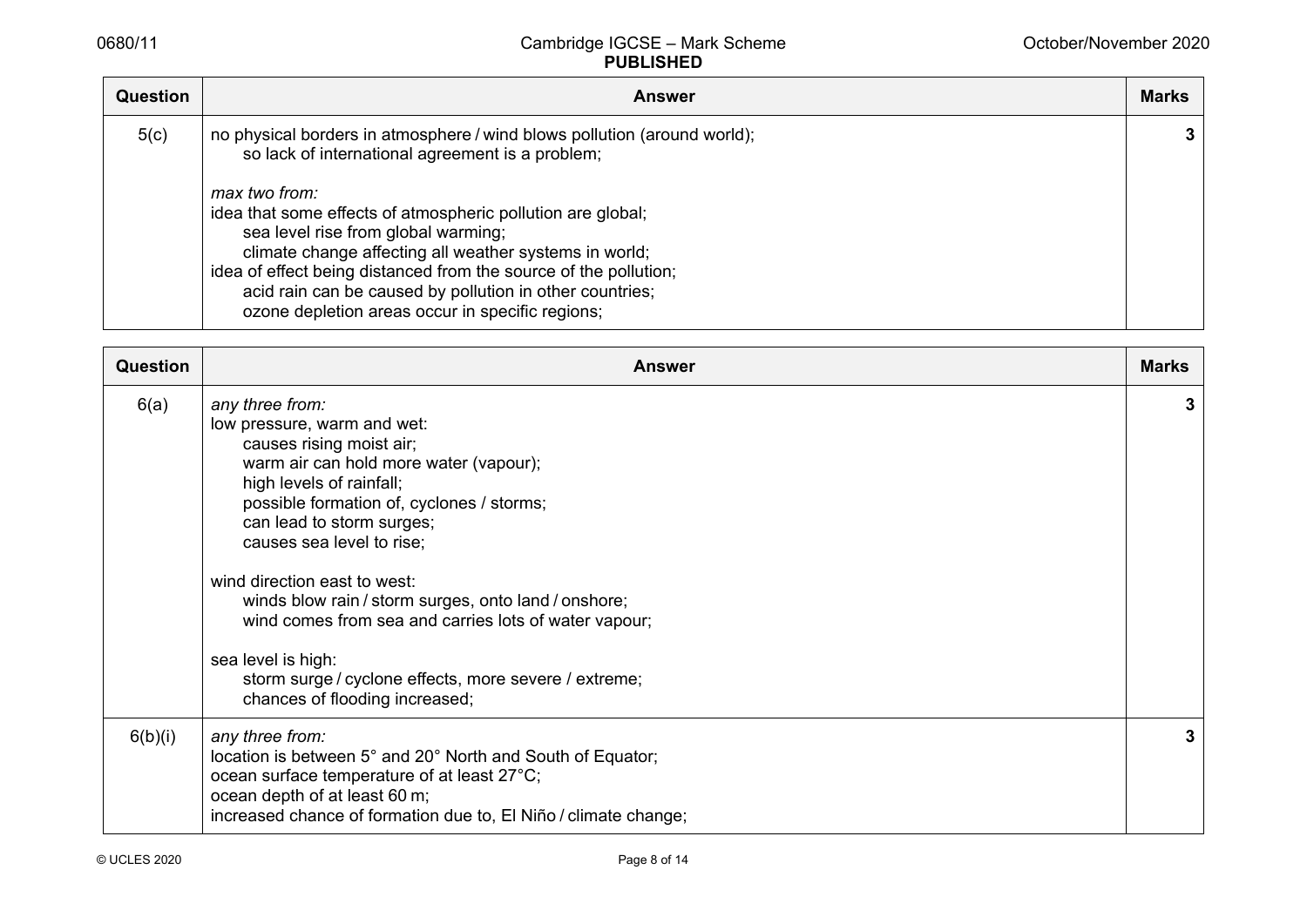| Question | <b>Answer</b>                                                                                                                                                                                                                                                                                                                                | <b>Marks</b> |
|----------|----------------------------------------------------------------------------------------------------------------------------------------------------------------------------------------------------------------------------------------------------------------------------------------------------------------------------------------------|--------------|
| 6(b)(ii) | any three from:<br>monitoring AND warning;<br>improved structure of buildings;<br>fast evacuation;<br>disaster preparation plans/drills;<br>availability / preparation, of, emergency supplies / rescue teams;<br>availability / preparation, of shelters;<br>rebuilding of damaged areas;<br>international aid;<br>building flood defences; | 3            |

| Question | <b>Answer</b>                                                                                                                            | <b>Marks</b> |
|----------|------------------------------------------------------------------------------------------------------------------------------------------|--------------|
| 7(a)(i)  | 24.5 bar correctly completed;                                                                                                            |              |
| 7(a)(ii) | any one from:<br>(Japan is an) MEDC;<br>money invested in infrastructure;<br>piped water supply;<br>industrialised / urbanised, country; |              |
| 7(b)     | 1.5, 1.5, 1.6;                                                                                                                           | 1            |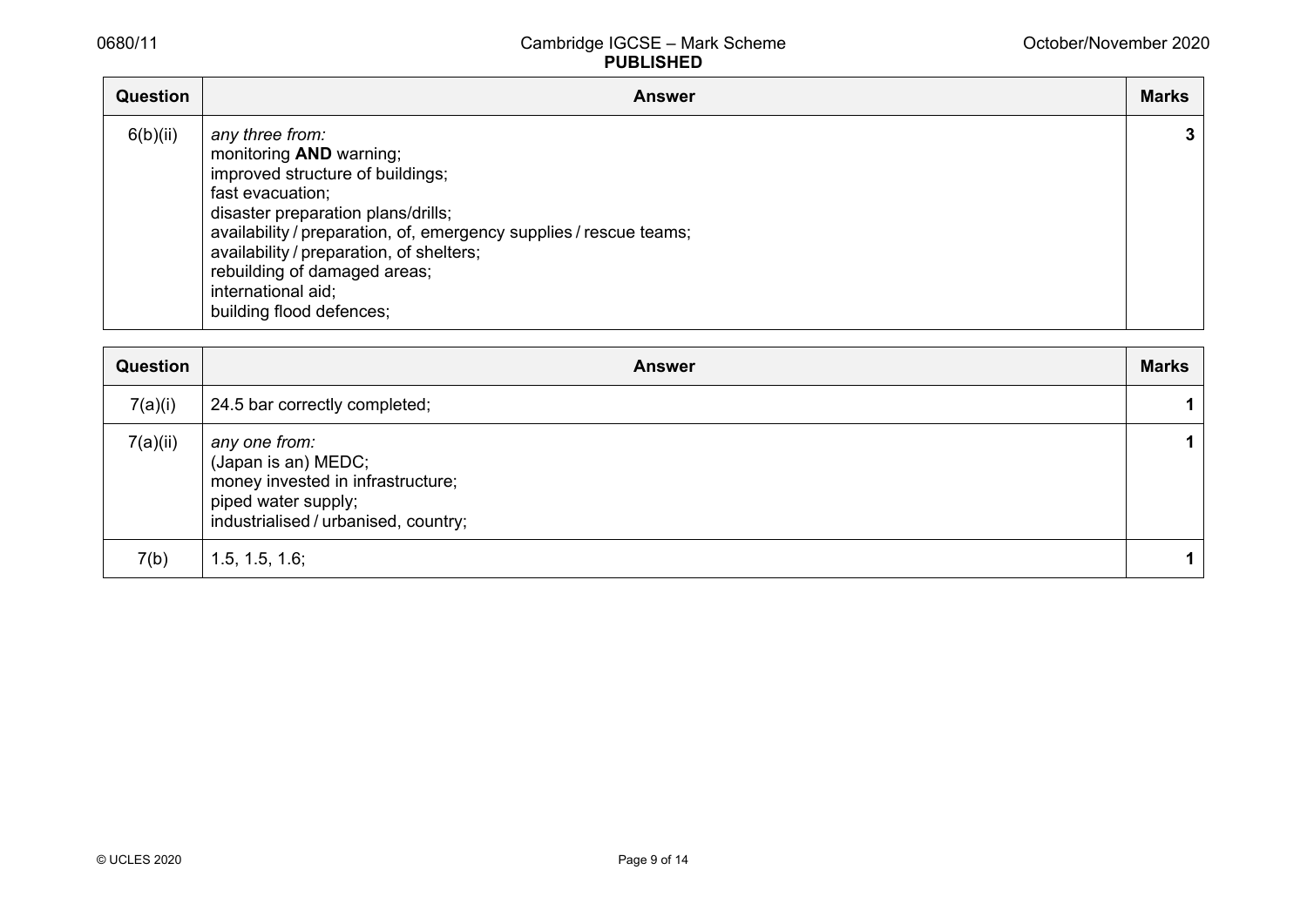| <b>Question</b> | <b>Answer</b>                                                                                                                                                                                                                                                                                                                                             | <b>Marks</b> |
|-----------------|-----------------------------------------------------------------------------------------------------------------------------------------------------------------------------------------------------------------------------------------------------------------------------------------------------------------------------------------------------------|--------------|
| 7(c)            | any four from:<br>flooding / loss, of land;<br>displacement of, people / wildlife;<br>noise pollution;<br>destruction of biodiversity;<br>downstream effect;<br>tourism / recreational use;<br>irrigation;<br>fishing;<br>creation of jobs;<br>source of, electricity / HEP;<br>reducing / managing, flooding;<br>development of, roads / infrastructure; | 4            |
| 7(d)            | any two from:<br>(insecticides are) toxic;<br>build-up of insecticide in aquatic life / bioaccumulation;<br>impact on food chain / death of insects;<br>leading to death of other aquatic life;                                                                                                                                                           | $\mathbf{2}$ |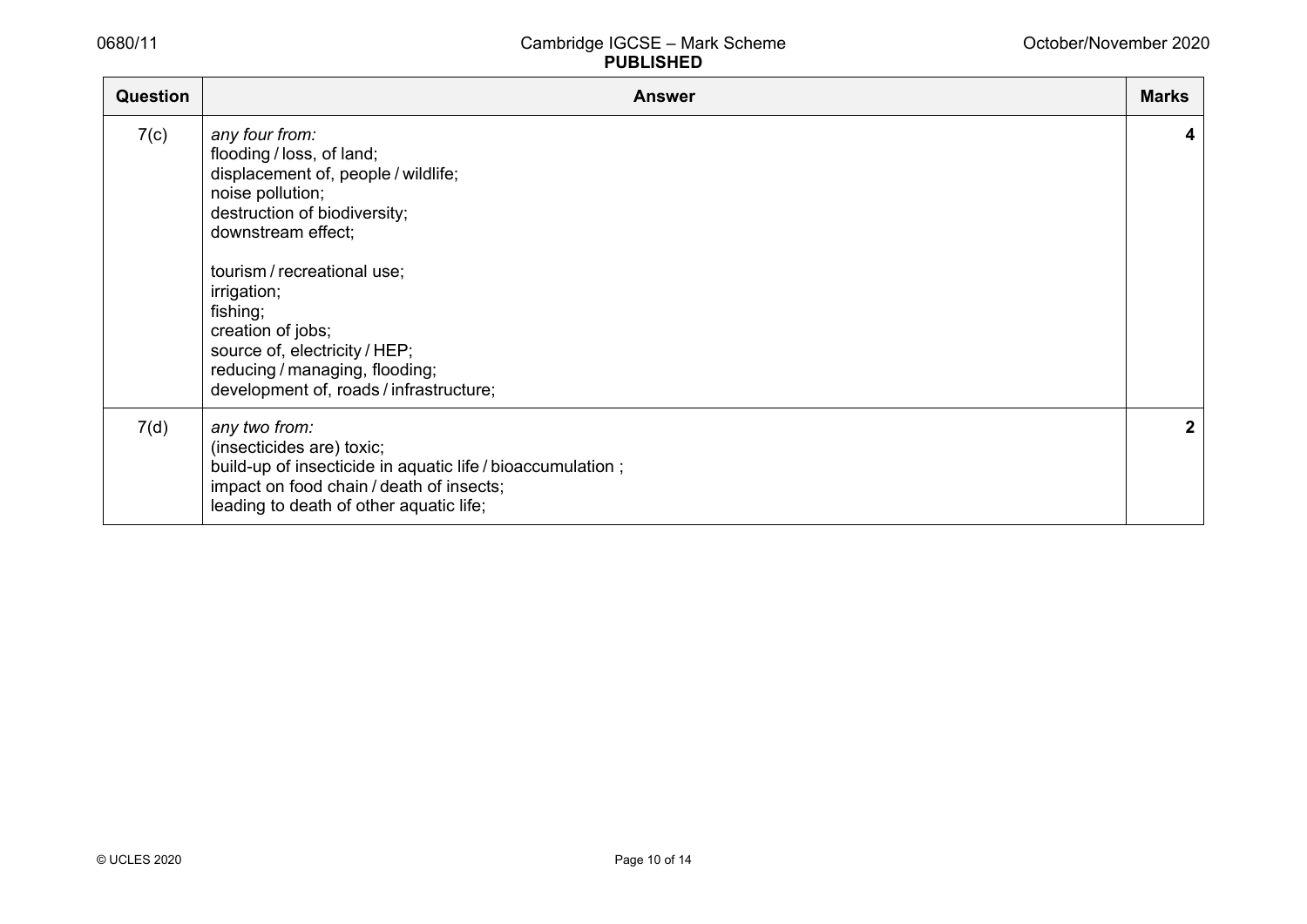| <b>Question</b> | <b>Answer</b>                                                                                                                                                                           | <b>Marks</b>   |
|-----------------|-----------------------------------------------------------------------------------------------------------------------------------------------------------------------------------------|----------------|
| 7(e)            | max five marks for points made from student comment bubbles:                                                                                                                            | $\overline{7}$ |
|                 | effective:                                                                                                                                                                              |                |
|                 | produces large amounts of, good-quality / potable, water;<br>continuous supply of sea water;                                                                                            |                |
|                 | 97% of water on earth is in sea and oceans;                                                                                                                                             |                |
|                 | not effective:                                                                                                                                                                          |                |
|                 | plants are expensive to, build / run;<br>process uses a lot of energy;                                                                                                                  |                |
|                 | fresh water produced is expensive to buy;                                                                                                                                               |                |
|                 | do not know what future, costs / availability, will be;<br>harmful to environment;                                                                                                      |                |
|                 | produces a lot of salt waste (which is put back into the sea);                                                                                                                          |                |
|                 | other harmful chemicals such as chlorine are involved;                                                                                                                                  |                |
|                 | plus max five marks for candidate's own valid points, e.g.:                                                                                                                             |                |
|                 | additional examples of effective:                                                                                                                                                       |                |
|                 | safe (qualified), e.g. no high levels of heavy metals, water pollution;<br>reduces risk of water-related diseases (qualified), e.g. malaria from mosquitoes breeding in standing water; |                |
|                 | provides jobs;                                                                                                                                                                          |                |
|                 | can be used when no other water sources available;                                                                                                                                      |                |
|                 | 3% of other water often inaccessible (underground, frozen);<br>water does not need to be treated further;                                                                               |                |
|                 | established technology;                                                                                                                                                                 |                |
|                 | additional examples of not effective:                                                                                                                                                   |                |
|                 | damage to marine ecosystems (due to waste salt);<br>only economically viable for coastal areas / transportation costs of (salt / fresh) water;                                          |                |
|                 | can only be implemented in wealthy countries;                                                                                                                                           |                |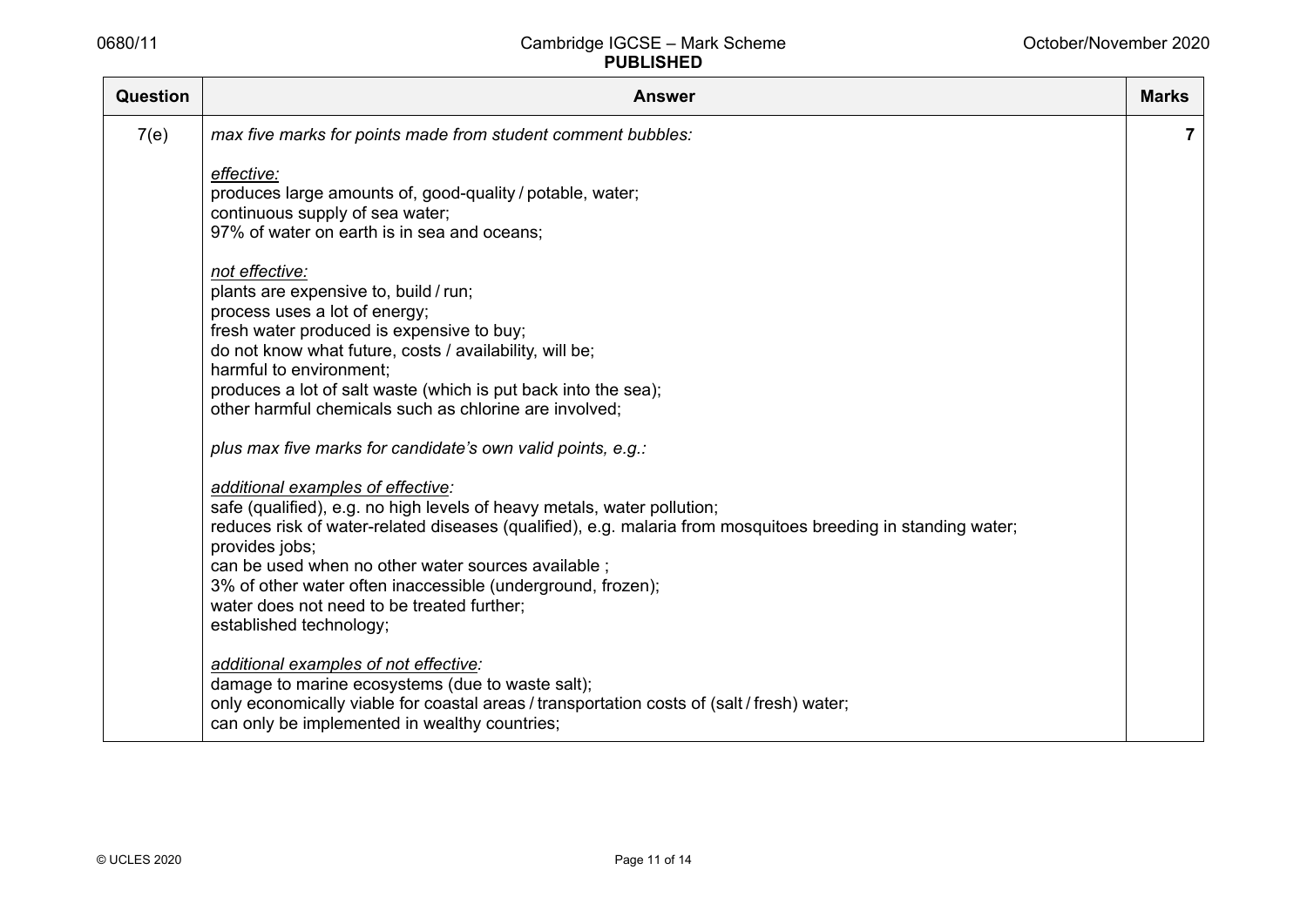| <b>Question</b> | <b>Answer</b>                                                                                                                                                                                                                                                                                  | <b>Marks</b> |
|-----------------|------------------------------------------------------------------------------------------------------------------------------------------------------------------------------------------------------------------------------------------------------------------------------------------------|--------------|
| 8(a)(i)         | 11.8;                                                                                                                                                                                                                                                                                          |              |
| 8(a)(ii)        | axis labels and units;<br>sensible linear scale that uses over half the plotting space;<br>bars correctly plotted;<br>bars for different years clearly identified, e.g. key added;                                                                                                             | 4            |
| 8(a)(iii)       | overall trend identified: increase (in mass of farmed fish between 2010 and 2015) for all countries;<br>other correct trend identified, e.g. Madagascar greatest increase / Portugal smallest increase;                                                                                        | $\mathbf{2}$ |
| 8(b)            | any two from:<br>change / increase, in demand;<br>greater uptake of fish farming worldwide;<br>shortage of wild stock;<br>disease;<br>better technology (for farming fish);<br>government, investment / restrictions;<br>ethical reasons / public pressure;<br>more, fish farms / aquaculture; | $\mathbf{2}$ |

| Question | <b>Answer</b>                                                                                |                                  |  | <b>Marks</b> |
|----------|----------------------------------------------------------------------------------------------|----------------------------------|--|--------------|
| 9(a)     | table drawn;<br>column / row, headings with units;<br>three sets of data recorded correctly; |                                  |  | 3            |
|          | country                                                                                      | area of forest / km <sup>2</sup> |  |              |
|          | Russia(n Federation)                                                                         | 8 149 300                        |  |              |
|          | <b>Brazil</b>                                                                                | 5 173 689                        |  |              |
|          | Canada                                                                                       | 4916438                          |  |              |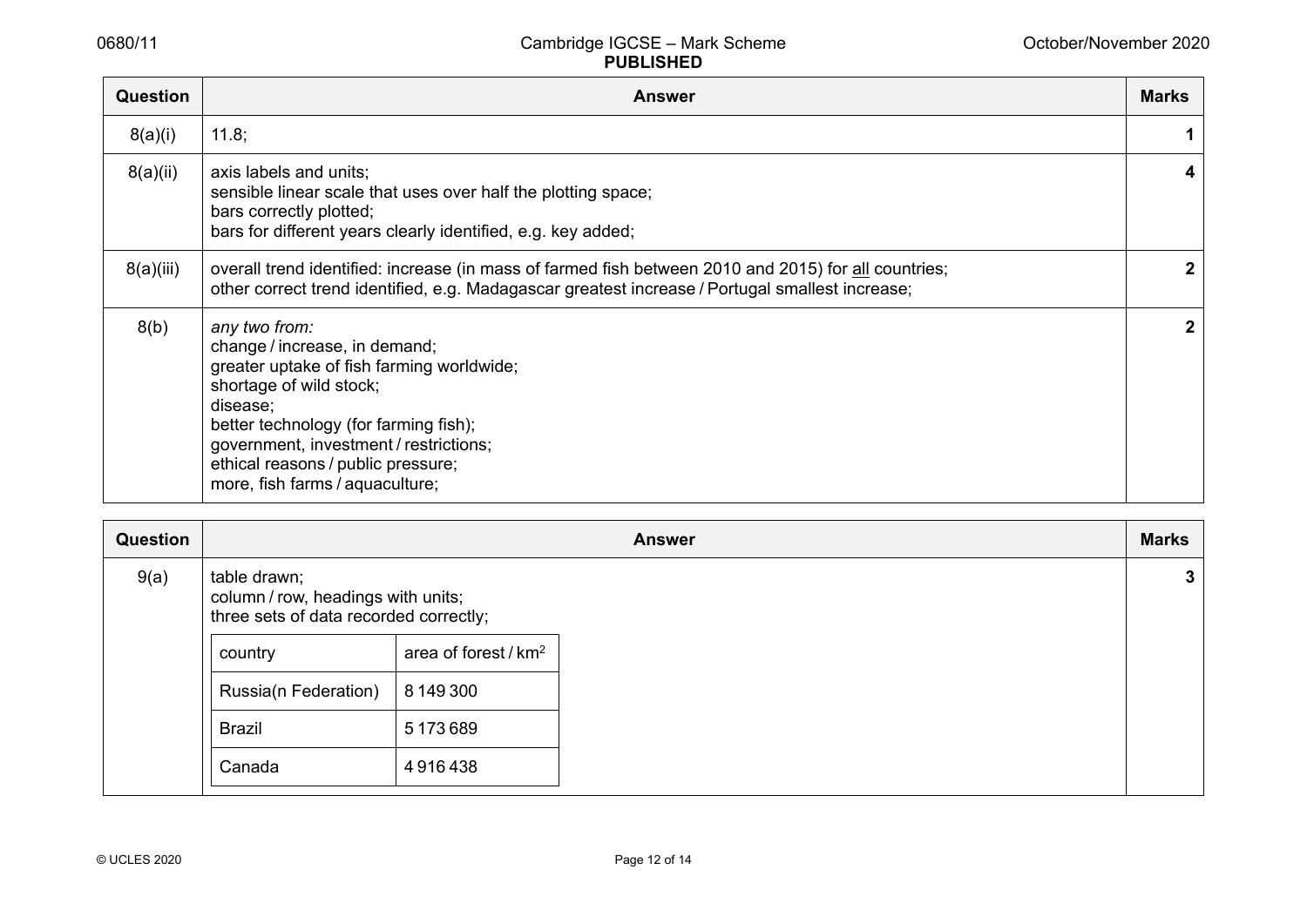| <b>Question</b> | <b>Answer</b>                                                                                                                                                                                                                                                                                                                                                               | <b>Marks</b> |
|-----------------|-----------------------------------------------------------------------------------------------------------------------------------------------------------------------------------------------------------------------------------------------------------------------------------------------------------------------------------------------------------------------------|--------------|
| 9(b)(i)         | the, variety / range / different types / number, of different, organisms / species / life, in a (particular),<br>habitat / ecosystem / environment;                                                                                                                                                                                                                         |              |
| 9(b)(ii)        | (list rule applied)<br>pitfall trap / pooter / quadrat / transect;                                                                                                                                                                                                                                                                                                          |              |
| 9(b)(iii)       | biotic / abiotic, factor / example, stated;<br>different biotic / abiotic, factor / example, stated;                                                                                                                                                                                                                                                                        | $\mathbf{2}$ |
| 9(c)            | Level of response marked question:                                                                                                                                                                                                                                                                                                                                          | 6            |
|                 | Level $3$ [5-6 marks]<br>A coherent response is given that develops and supports the candidate's conclusion using relevant details and<br>examples.<br>Indicative content and subject-specific vocabulary are generally used precisely and accurately.<br>Good responses are likely to present a balanced evaluation of the statement.                                      |              |
|                 | Level 2 [3-4 marks]<br>Development and support of the conclusion is evident, though the response may lack some coherence and/or<br>detail.<br>Irrelevant detail may be present.<br>Indicative content and subject-specific vocabulary are used but may lack some precision and/or accuracy.<br>Responses contain evaluation of the statement, but this may not be balanced. |              |
|                 | Level $1$ [1-2 marks]<br>The response may be limited in development and/or support.<br>Contradictions and/or irrelevant detail may be present.<br>Indicative content and subject-specific vocabulary may be limited.<br>Responses may lack structure or be in the form of a list. Evaluation may be limited or absent.                                                      |              |
|                 | No response or no creditable response [0 marks]                                                                                                                                                                                                                                                                                                                             |              |